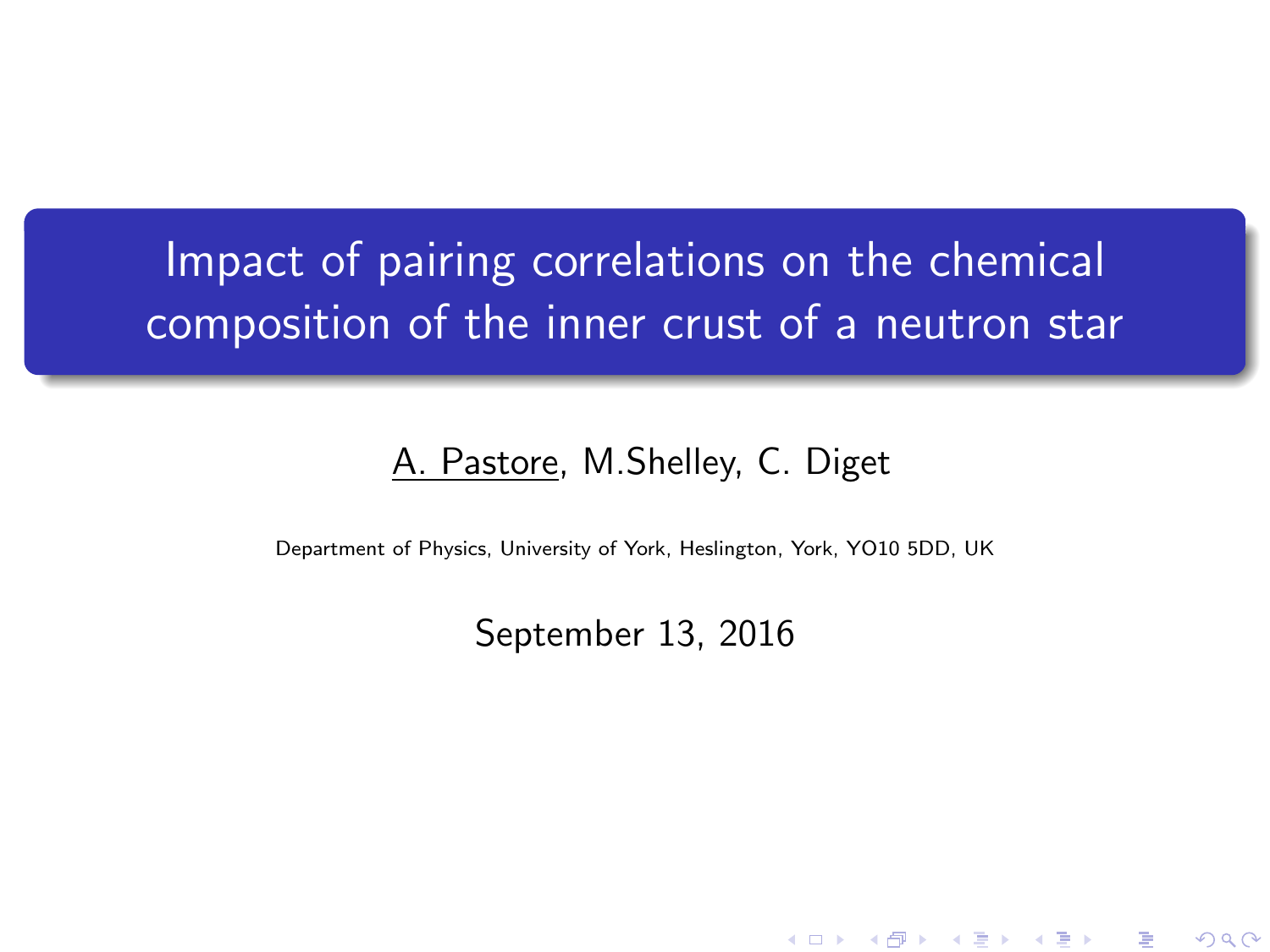# <span id="page-1-0"></span>Neutron Stars

### Several neutron stars detected in the universe



#### Vela Nebula

- 10<sup>4</sup> years ago explosion
- Rotating neutron star (pulsar)
- $\bullet$  Radius  $\approx$  10 Km
- Density  $\approx 5-10\rho_0$  $(\rho_0 \rightarrow$ density of a nucleus)

つひひ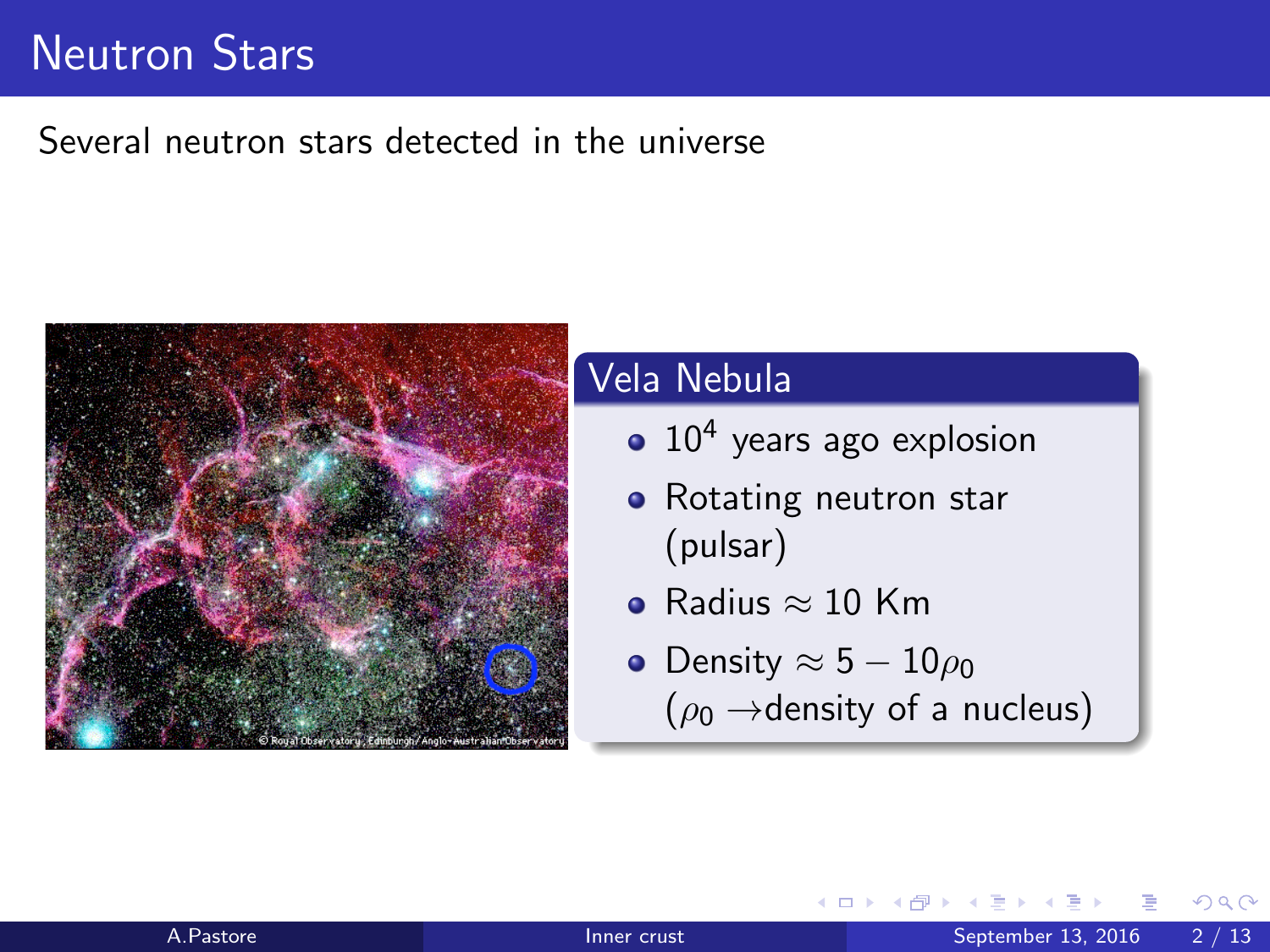# <span id="page-2-0"></span>The crust of a Neutron Star ( $\approx 0.5-1$  Km)

### The structure evolves with the density



[N. Chamel, P. Haensel , http://www.livingreviews.org/lrr-2008-10 ]

- **•** Neutron crust  $\rho < \rho_0$
- Crystalline structure: isolated nuclei, nuclei[+n](#page-1-0)[eu](#page-3-0)[t](#page-1-0)[ro](#page-2-0)[n](#page-3-0) [ga](#page-0-0)[s](#page-9-0)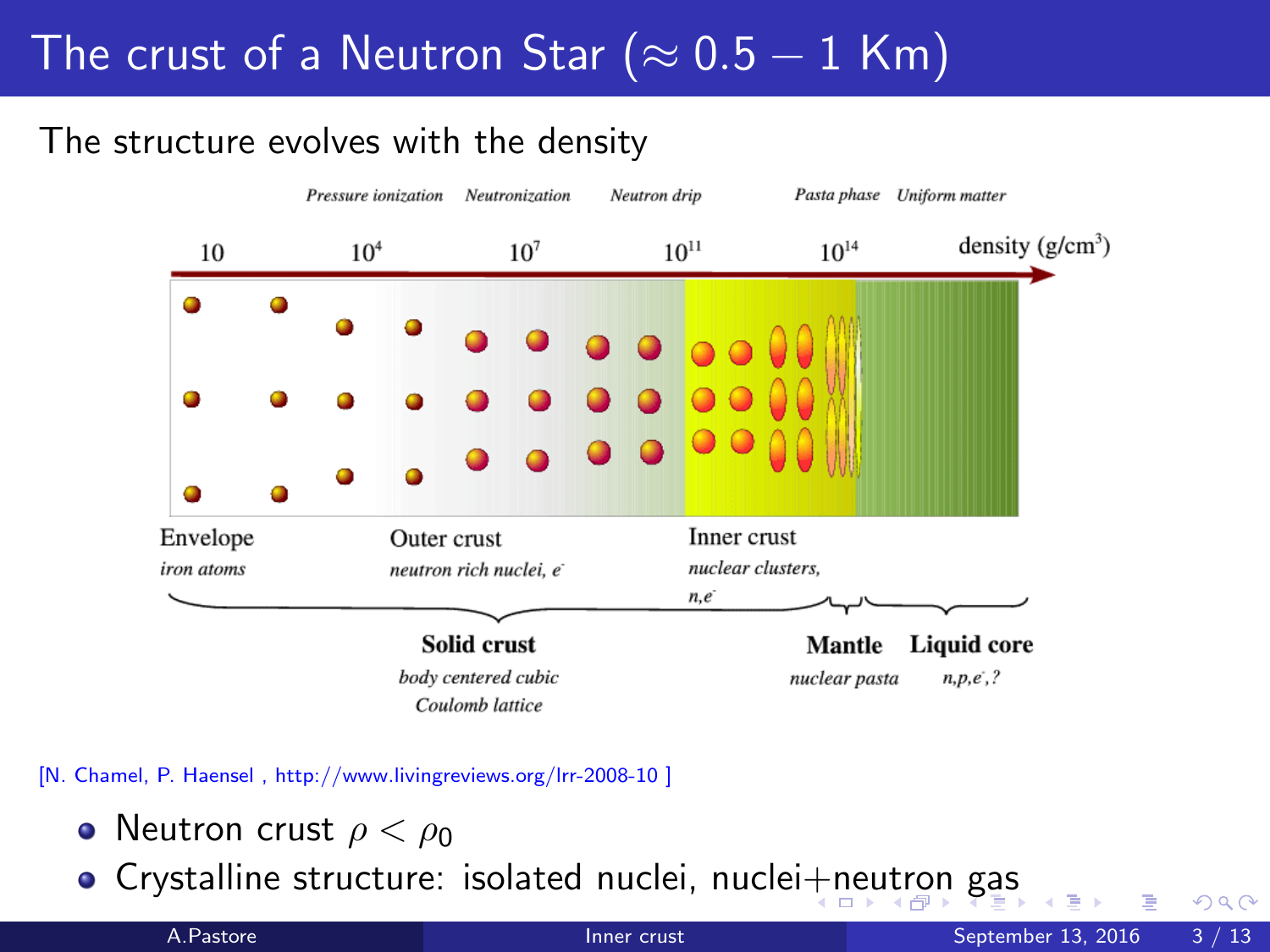## <span id="page-3-0"></span>Inner crust of neutron star

Isolated nuclei in a crystalline structure surrounded by neutron gas



### Interesting aspects

- Nucleus-gas interaction
- Neutron superfluidity
- Thermal evolution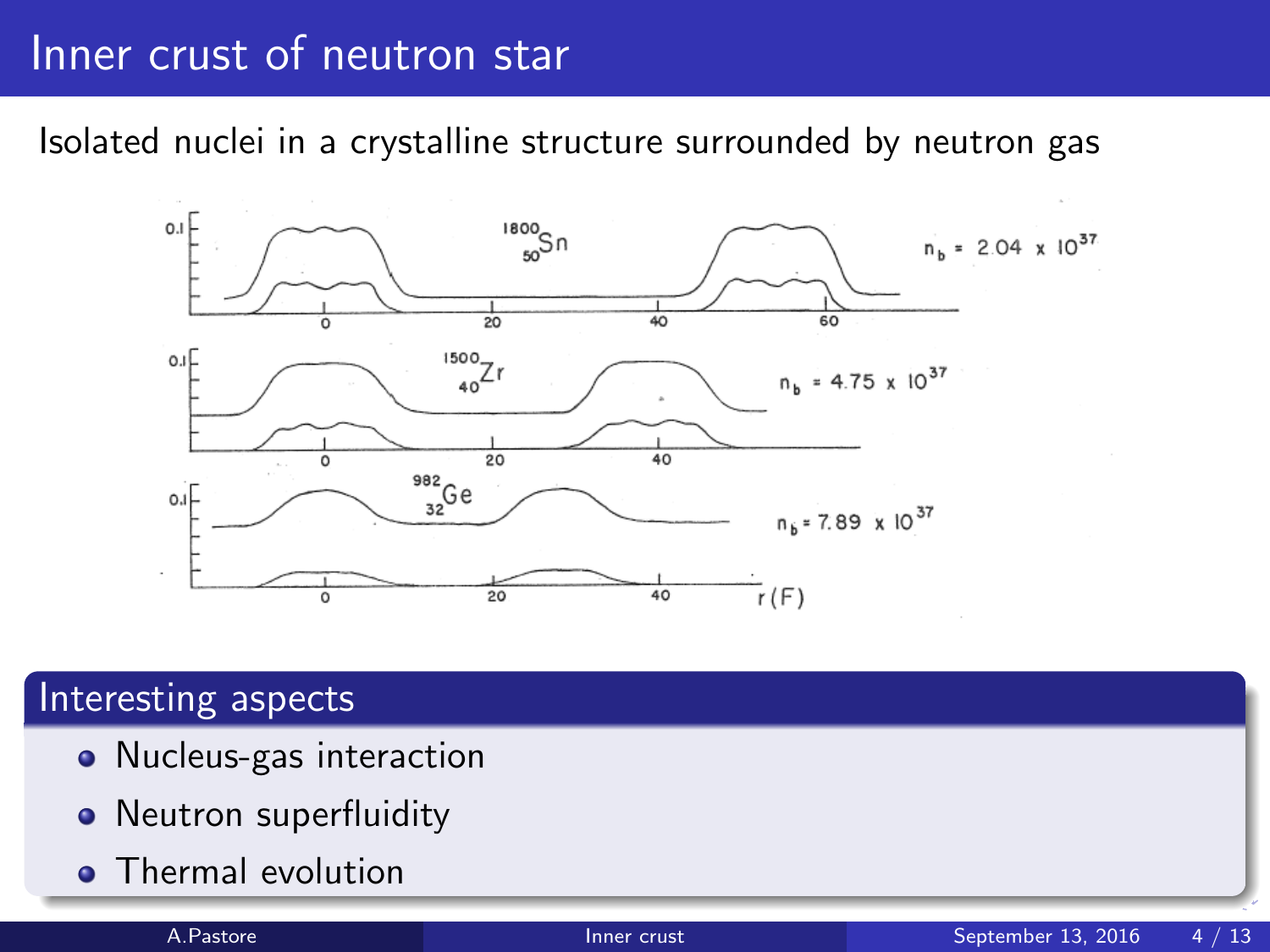# How to determine the chemical composition?

### Approximations

- $\bullet$  Spherical cells  $\rightarrow$  Wigner Seitz (WS) cells
- **O** Non-interacting WS cells
- **O** Uniform *e* distribution

We need to minimise the energy

$$
E = Z(m_p + m_e) + (N - A)m_n + E_{Nuclear} + K_e + E_L
$$

- $\bullet$   $E_{nuclear}$ : nuclear binding energy
- $\bullet$   $K_e$  electron kinetic energy (ultra-relativistic)
- $\bullet$   $E_L$  lattice energy

### How to calculate  $E_{nuclear}$

Nuclear physics input  $\rightarrow$  calculate  $E_{nuclear}$  for a wide range of densities, asymmetries and temperatures.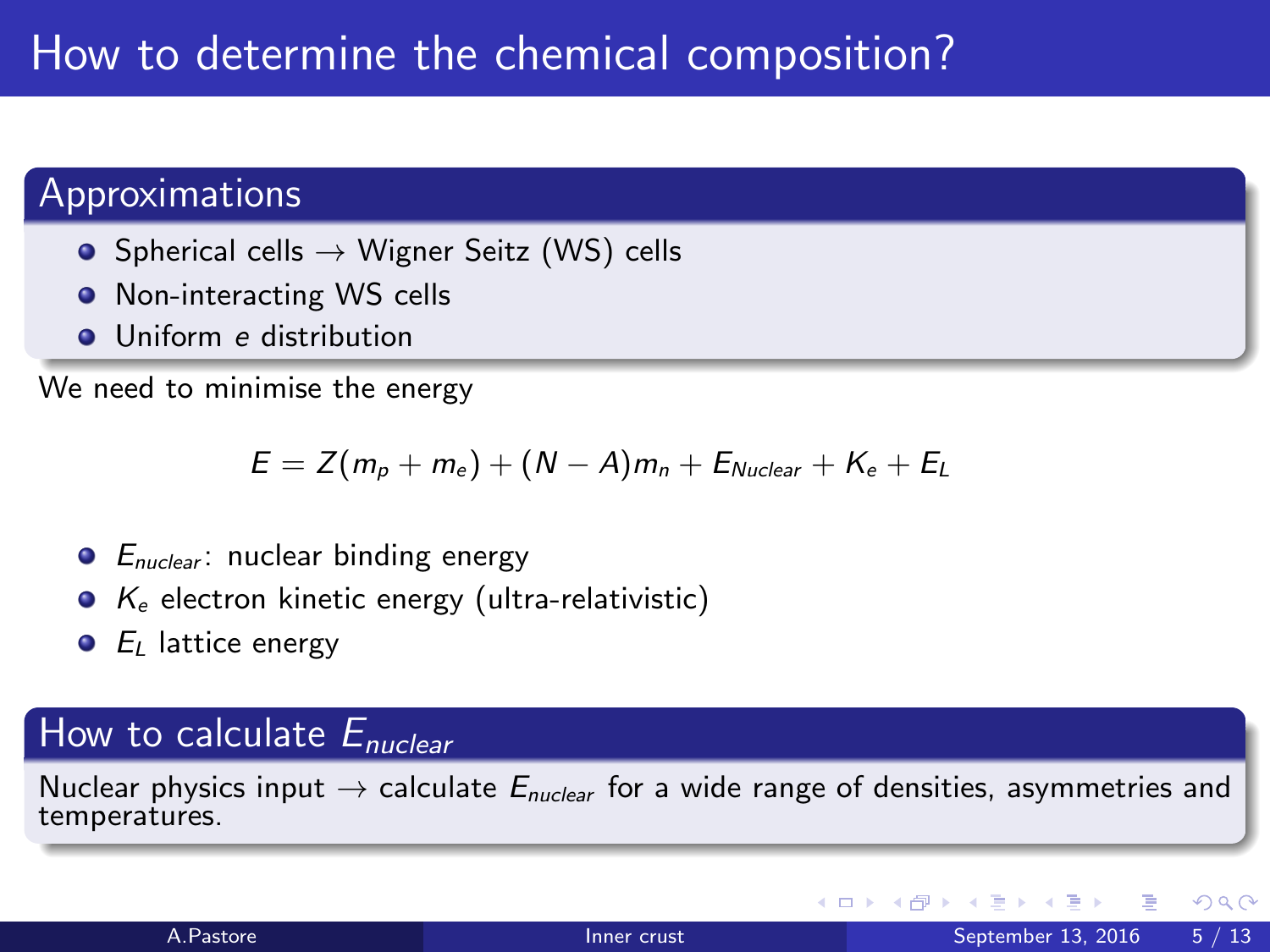# Semiclassical methods

#### Extended Thomas-Fermi+ BCS pairing (protons)



[N. Chamel, J.M. Pearson, A.P. and S. Goriely; Phys.Rev. C 91, 018801 (2015) ]

- Proton pairing  $\rightarrow$  small shift on energy minima, smaller differences between minima (more mixing? )
- No spurious Box-effects  $\bullet$
- $\bullet$  Shell effects  $\rightarrow$  Strutinsky correction
- No neutron pairing  $\bullet$

4 0 8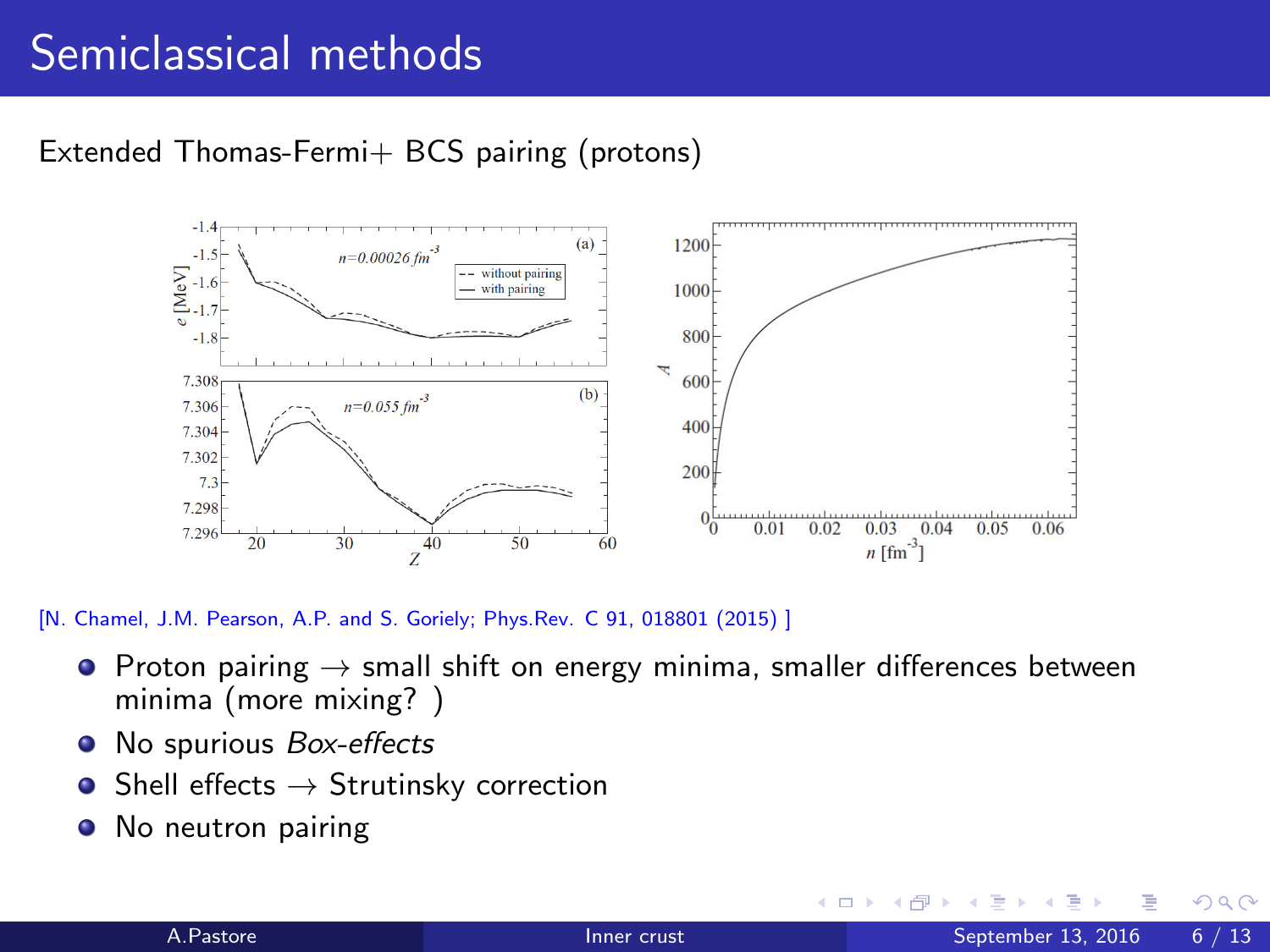| Force $\bar{n}_{\rm drip}$ (fm <sup>-3</sup> ) | N | $e$ (MeV) | $P$ (MeV fm <sup>-3</sup> )                                                                                                                |
|------------------------------------------------|---|-----------|--------------------------------------------------------------------------------------------------------------------------------------------|
|                                                |   |           | BSk19 $\left 2.63464\times10^{-4}\right $ 40 (38) 96 (88) -1.79426 (-1.87464) $5.072\times10^{-4}$ (4.938 $\times10^{-4}$ )                |
|                                                |   |           | $ BSk20 2.62873\times10^{-4} 40(38) 95(88) -1.79451(-1.87305) 5.064\times10^{-4}(4.923\times10^{-4}) $                                     |
|                                                |   |           | $ {\rm BSK21} 2.57541\times10^{-4} 40\rangle(38) 94\rangle(86) -1.81718\rangle(-1.90057) 4.984\times10^{-4}\rangle(4.894\times10^{-4}) $   |
|                                                |   |           | $\left  \text{ SLy4 } 2.45897 \times 10^{-4} \right $ 40 (38) 93 (82) -1.78801 (-1.95898) 4.744×10 <sup>-4</sup> (4.807×10 <sup>-4</sup> ) |

[J. M. Pearson et. ; Phys. Rev. C 85, 065803 (2012) ]

### Some problems at the drip-line....

Inconsistent treatment at the drip-line: HFB vs Semi-classic (same interaction!)

 $\leftarrow$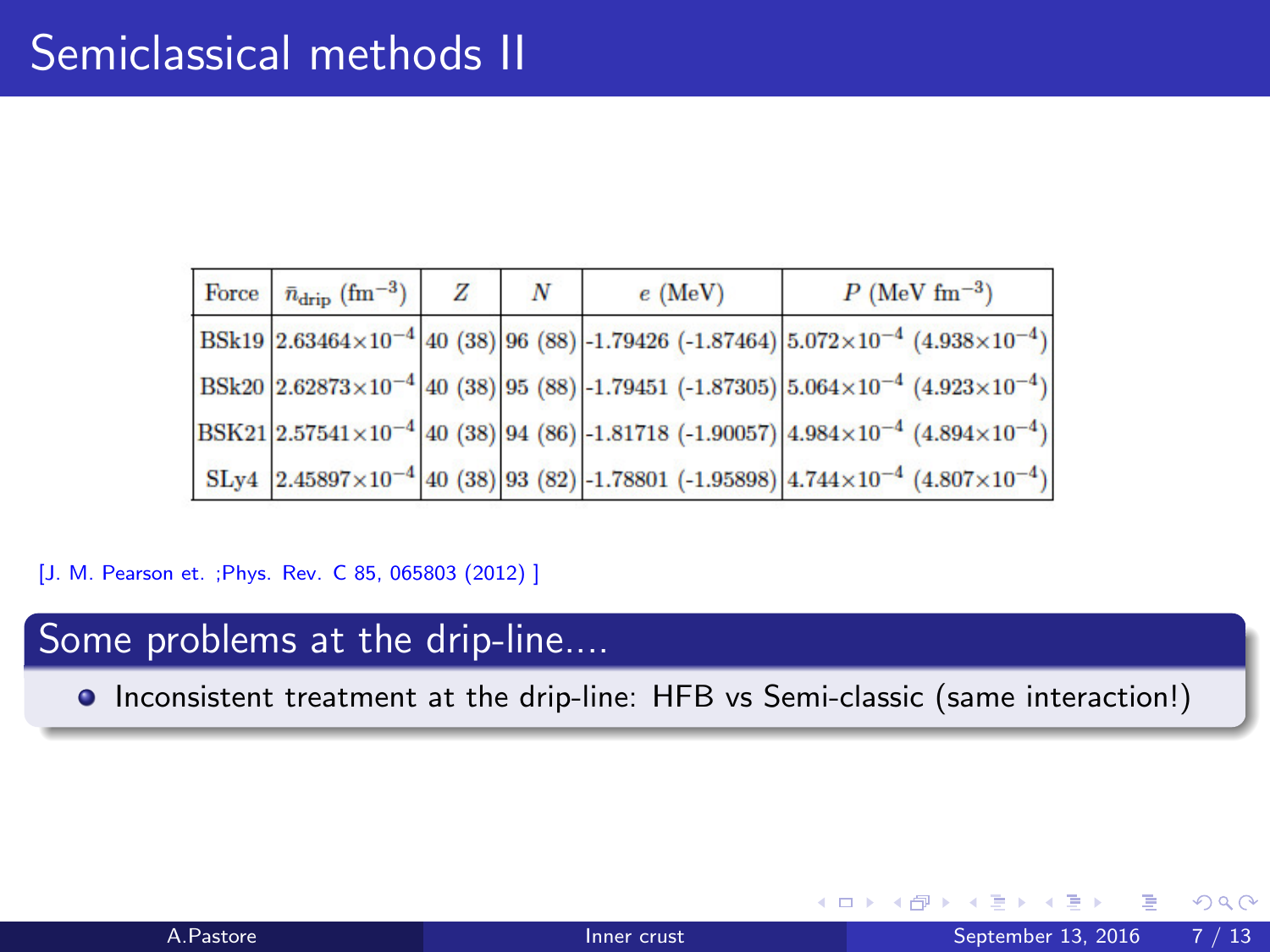### DFT models

Solve HFB equations in a WS cell

$$
\sum_{n'} (h_{n'njj}^{q} - \mu_{F,q}) U_{n'jj}^{i,q} + \sum_{n'} \Delta_{nn'jj}^{q} V_{n'jj}^{i,q} = E_{ijj}^{q} U_{n'jj}^{i,q}
$$

$$
\sum_{n'} \Delta_{nn'jj}^{q} U_{n'jj}^{i,q} - \sum_{n'} (h_{n'njj}^{q} - \mu_{F,q}) V_{n'jj}^{i,q} = E_{ijj}^{q} V_{n'jj}^{i,q}
$$

- $\bullet$  Microscopic functionals  $+$  pairing (no approx.)
- $\bullet$ Boundary conditions  $\rightarrow$  continuum effects

$$
u_{l \rightarrow \text{even}}(R_{Box}) = 0; \quad u'_{l \rightarrow \text{odd}}(R_{Box}) = 0
$$
  

$$
u'_{l \rightarrow \text{even}}(R_{Box}) = 0; \quad u_{l \rightarrow \text{odd}}(R_{Box}) = 0
$$

• No assumption on density shapes

|  |  |  | A.Pastore |  |
|--|--|--|-----------|--|

4 0 8

 $299$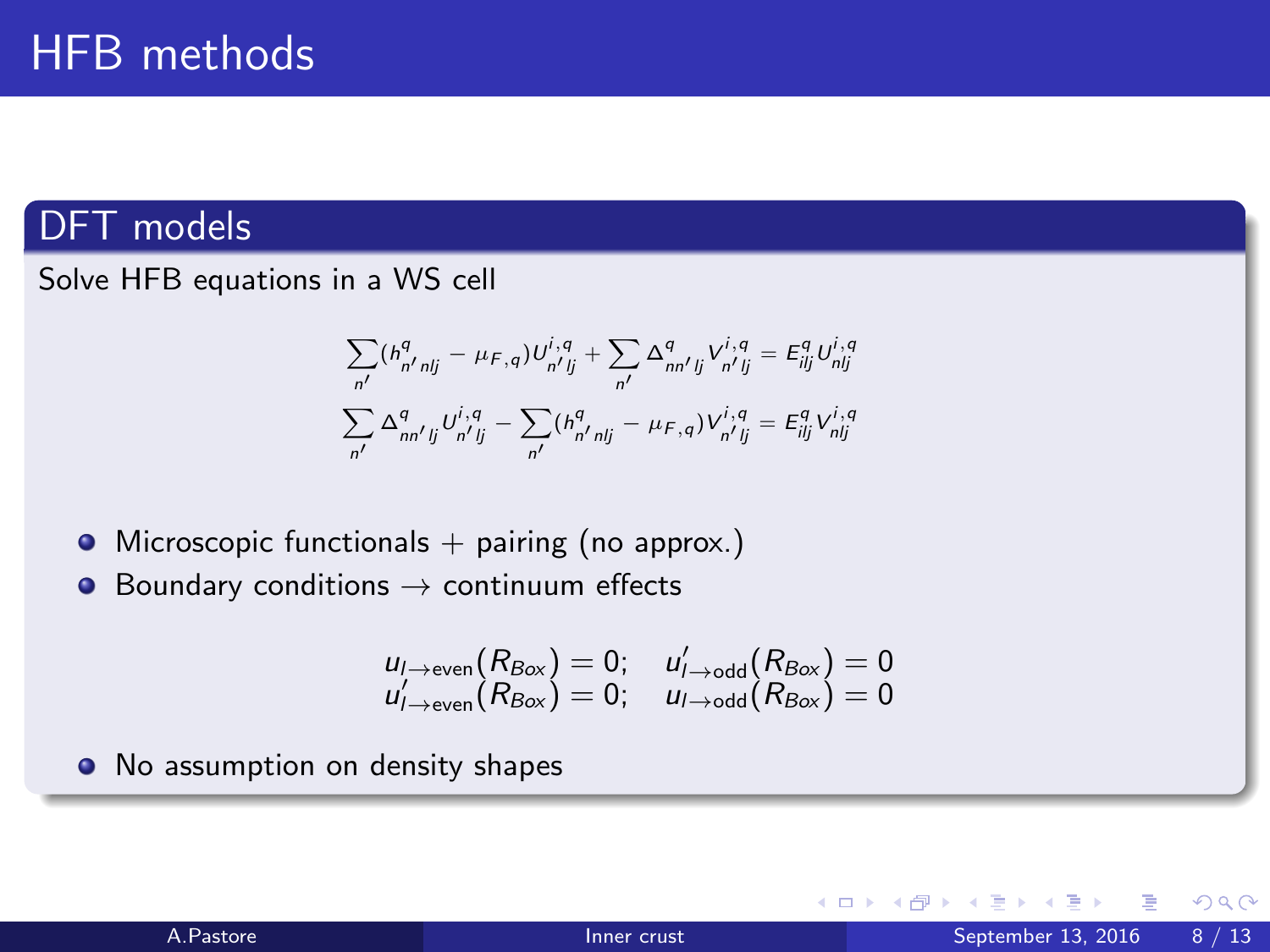# Boundary conditions I



[M. Baldo et al. Nucl. Phys. A775, 235-244 (2006)]

4 日下 ×. ×  $299$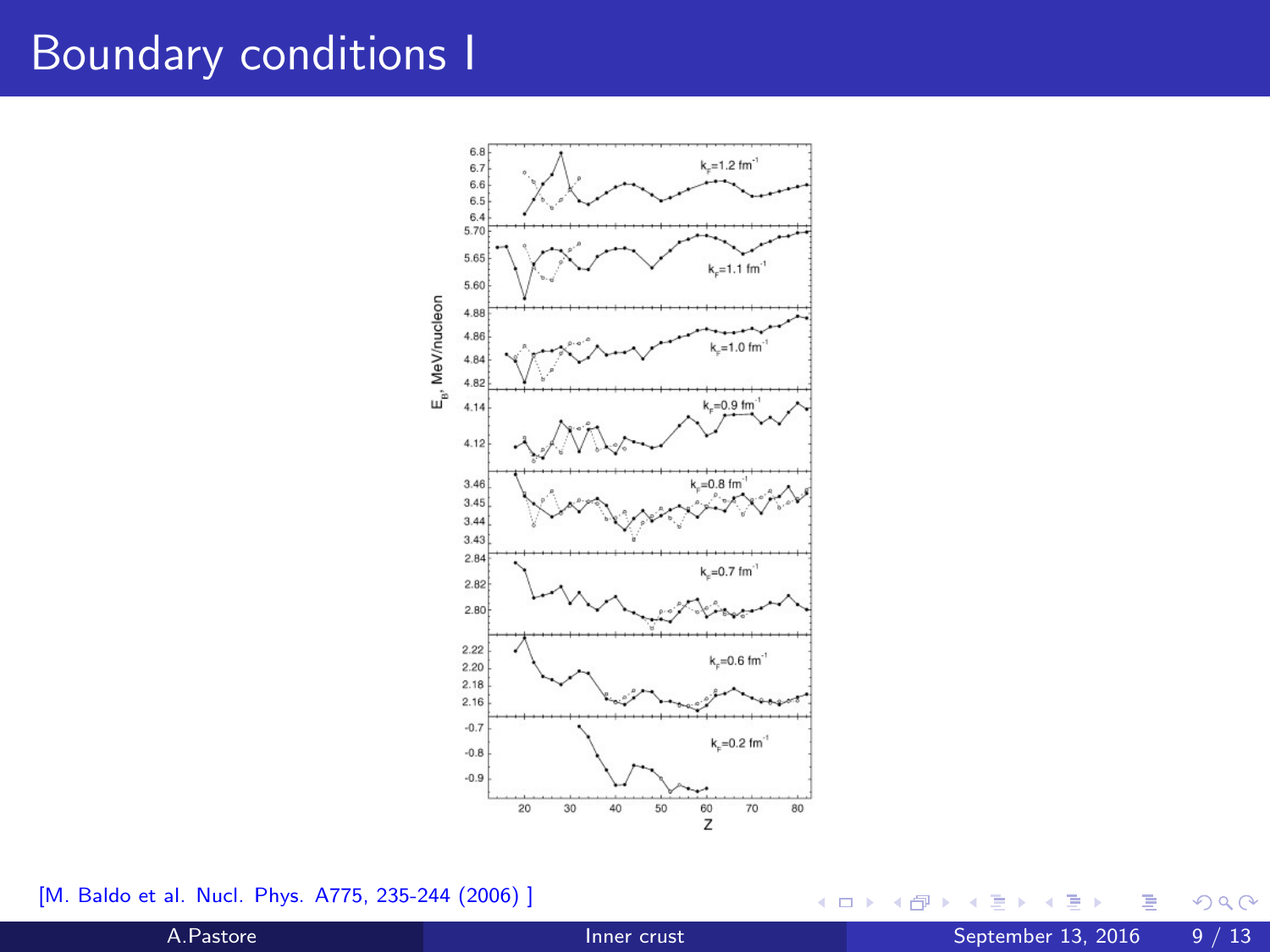# <span id="page-9-0"></span>Boundary conditions II

Compare  $E/A$  in pure neutron matter and in a box at same  $k_F$ 



### We need large boxes!

- We solve HFB equations in a large box  $R_b = 80$  fm
- Approx. constant error 7keV/particle  $\rightarrow$  constant shift
- Long CPU time....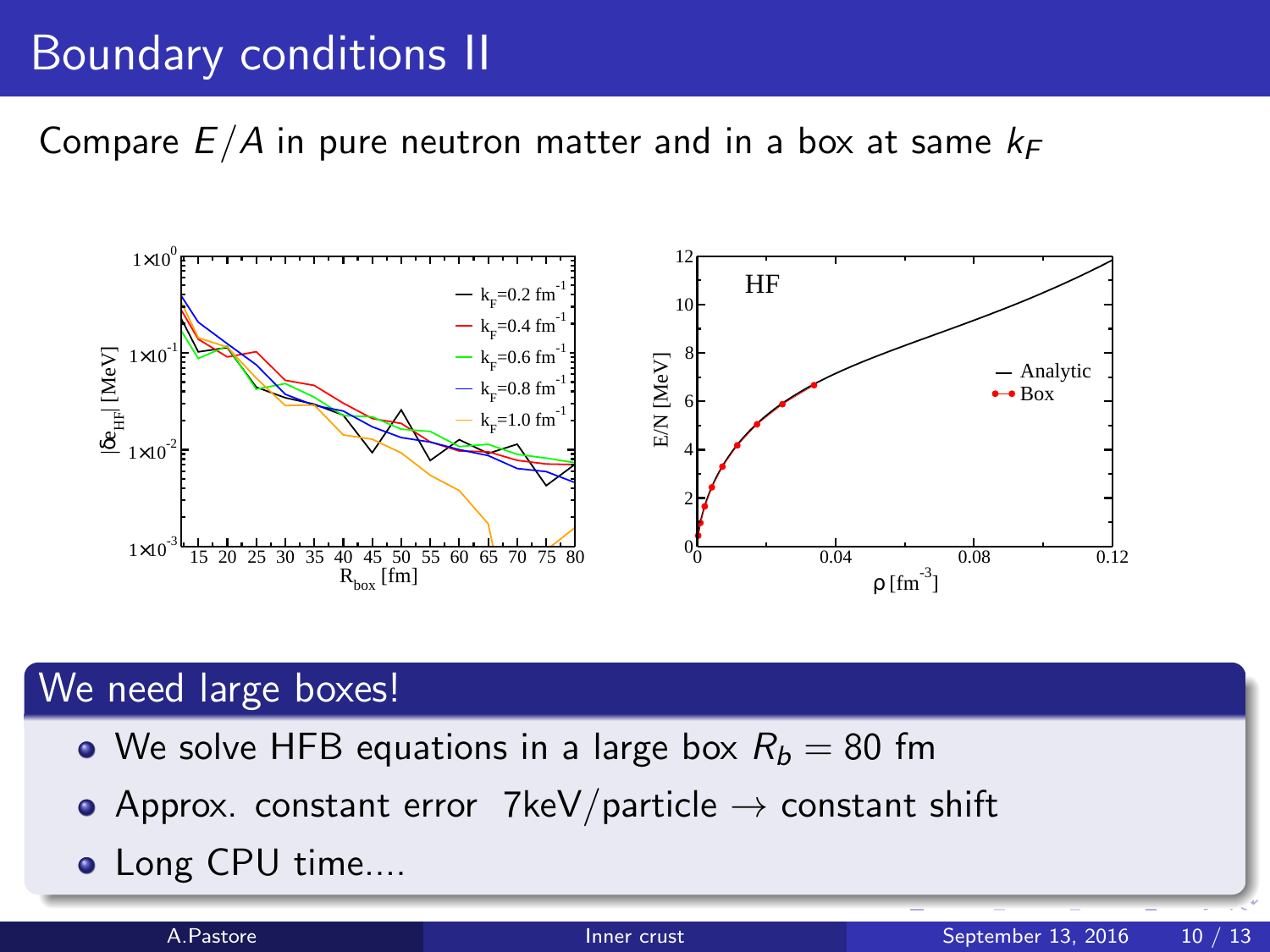- <span id="page-10-0"></span>Emulate unknown outputs of a simulation
- Use Bayesian inference (i.e. not the same as basic interpolation)
- Probability of output being in certain region is also used by emulator
- Outputs of simulation are expected to vary smoothly with simulation inputs
- Outputs are modelled as a random Gaussian process in parameter space defined by simulation inputs
- In 1D, works by fitting set of polynomials to simulation output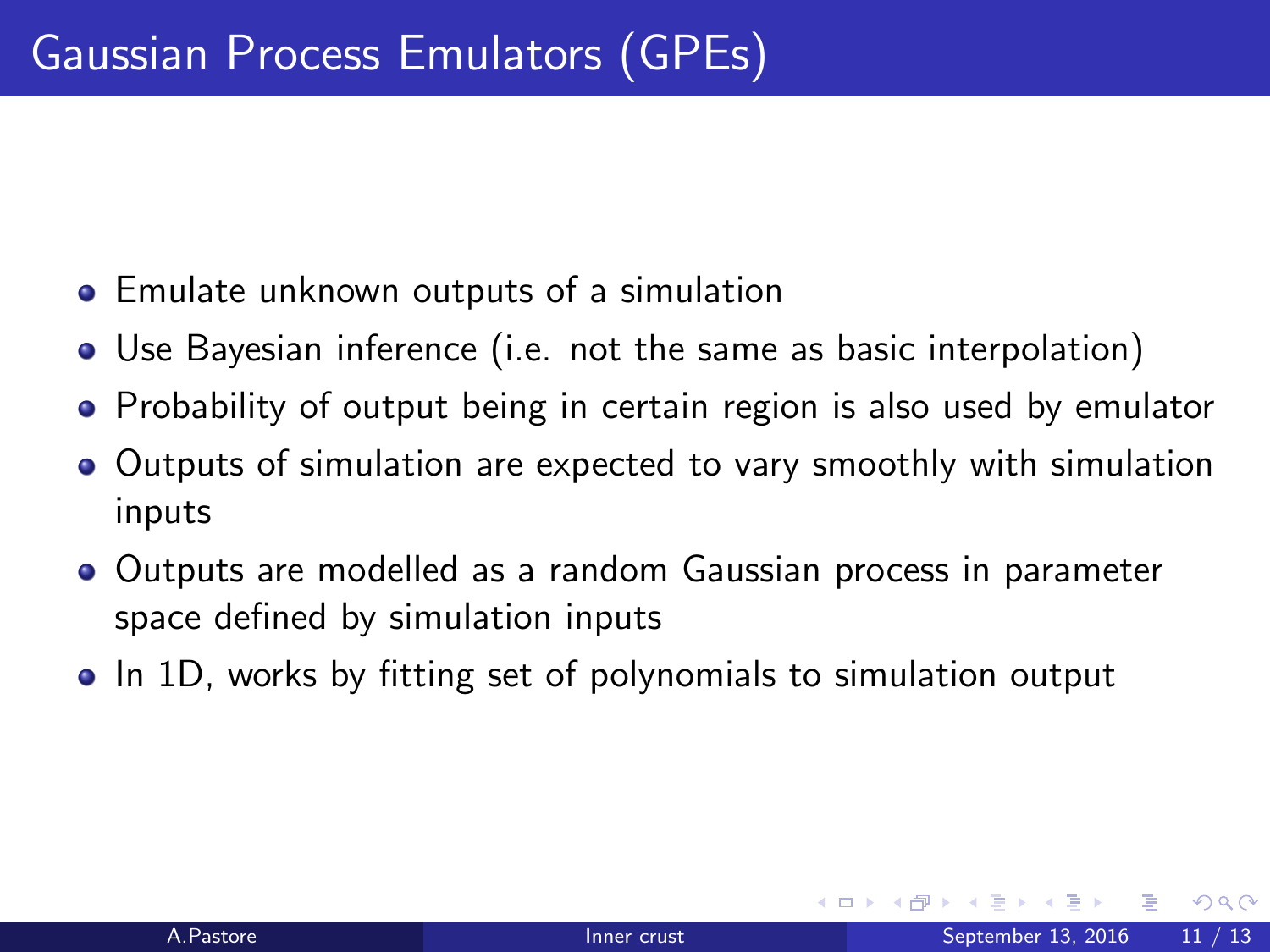- Want to make the most of output expensive computer simulation
- Hopefully will produce same effect as decreasing grid size/ increasing size of basis set
- GPEs can be used for higher-dimensional problems, e.g. 2D potential energy surface for fission
- May be very useful if not working on equally-spaced grids (e.g. zeroes of Hermite polynomials)